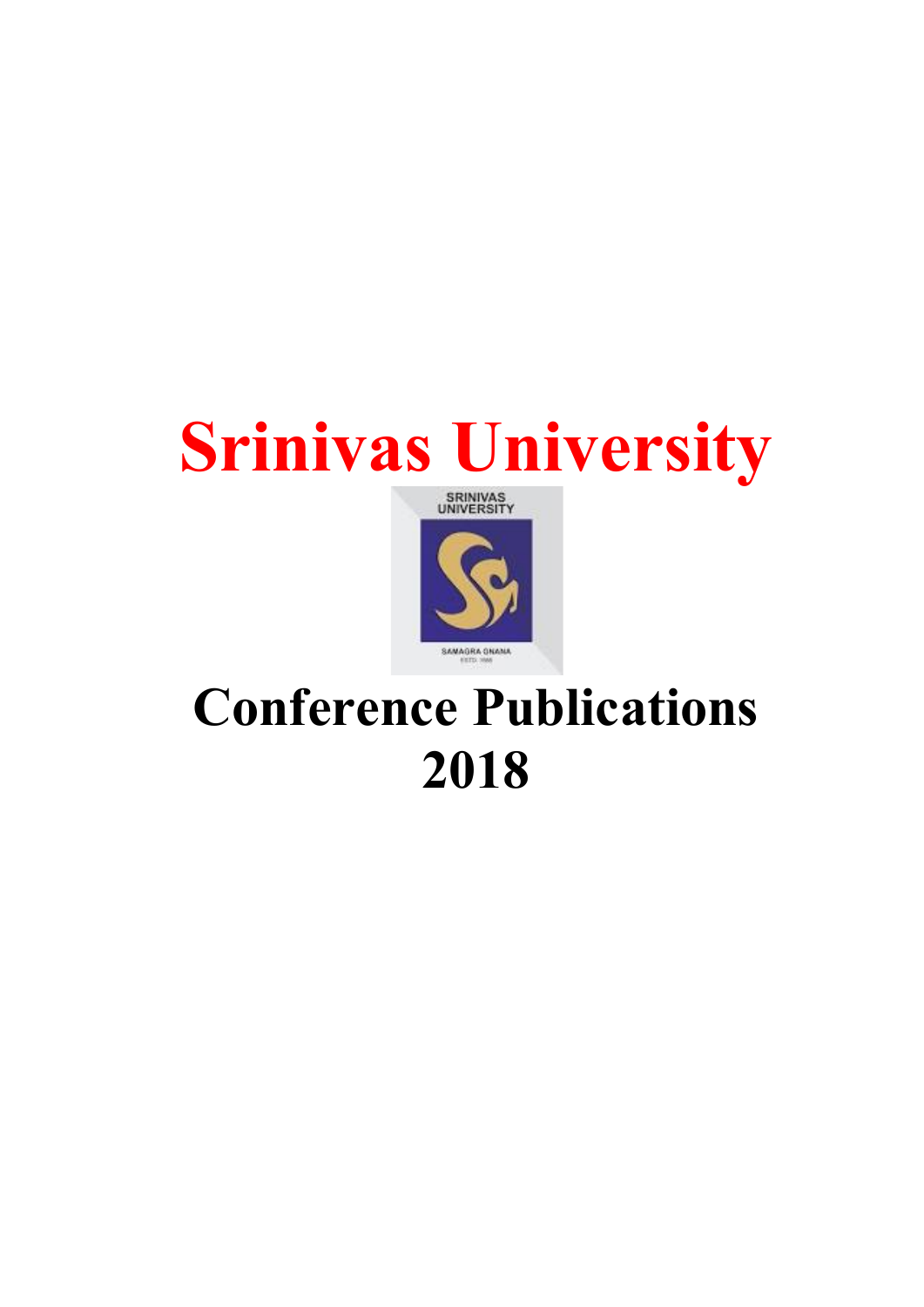- 1. Aithal P. S., Suresh Kumar P. M., Integrated Approach to Confidence Building in Postgraduate Programmes, "Innovations and Implications in Information Technology, Management, Social Sciences and Education", ISBN No.: 978-93-5300-723-2, pp no 1-8.
- 2. Subrahmanya Bhat, Dr. K. R. Kamath., Evaluation Approach to Measure Network Performance in Distributed Applications, "Innovations and Implications in Information Technology, Management, Social Sciences and Education", ISBN No.: 978-93-5300-723- 2, pp no 9-16.
- 3. Aithal P. S., Anil Kumar, Madhushree, Revathi R., Business Strategies of Some Sucessful Private Universities in India, "Innovations and Implications in Information Technology, Management, Social Sciences and Education", ISBN No.: 978-93-5300-723- 2, pp no 17-41.
- 4. Shailashri V. T., Dr Sureka Shenoy., A Study on IT Enabled Learning Environment, "Innovations and Implications in Information Technology, Management, Social Sciences and Education", ISBN No.: 978-93-5300-723-2, pp no 42-51.
- 5. Architha Aithal, P. S. Aithal, Dr. A. R. Shabaraya, Users Perspectives on Online Pharmacy Model, "Innovations and Implications in Information Technology, Management, Social Sciences and Education", ISBN No.: 978-93-5300-723-2, pp no 52- 60.
- 6. P Krishna Prasad K., Dr. P.S. Aithal, A Study on Fingerprint Hash Code Generation Using Euclidean Distance for Identifying A User, "Innovations and Implications in Information Technology, Management, Social Sciences and Education", ISBN No.: 978- 93-5300-723-2, pp no 61-71.
- 7. Varun Shenoy, Dr. P. S. Aithal, Primary Organizational Recruitment Methods A Systematic Review, "Innovations and Implications in Information Technology, Management, Social Sciences and Education", ISBN No.: 978-93-5300-723-2, pp no 72- 76.
- 8. Keerthan Raj, Impact of Digitization on Indian Business Sectoral Analysis With Focus on Bop Segment, "Innovations and Implications in Information Technology, Management, Social Sciences and Education", ISBN No.: 978-93-5300-723-2, pp no 77- 83.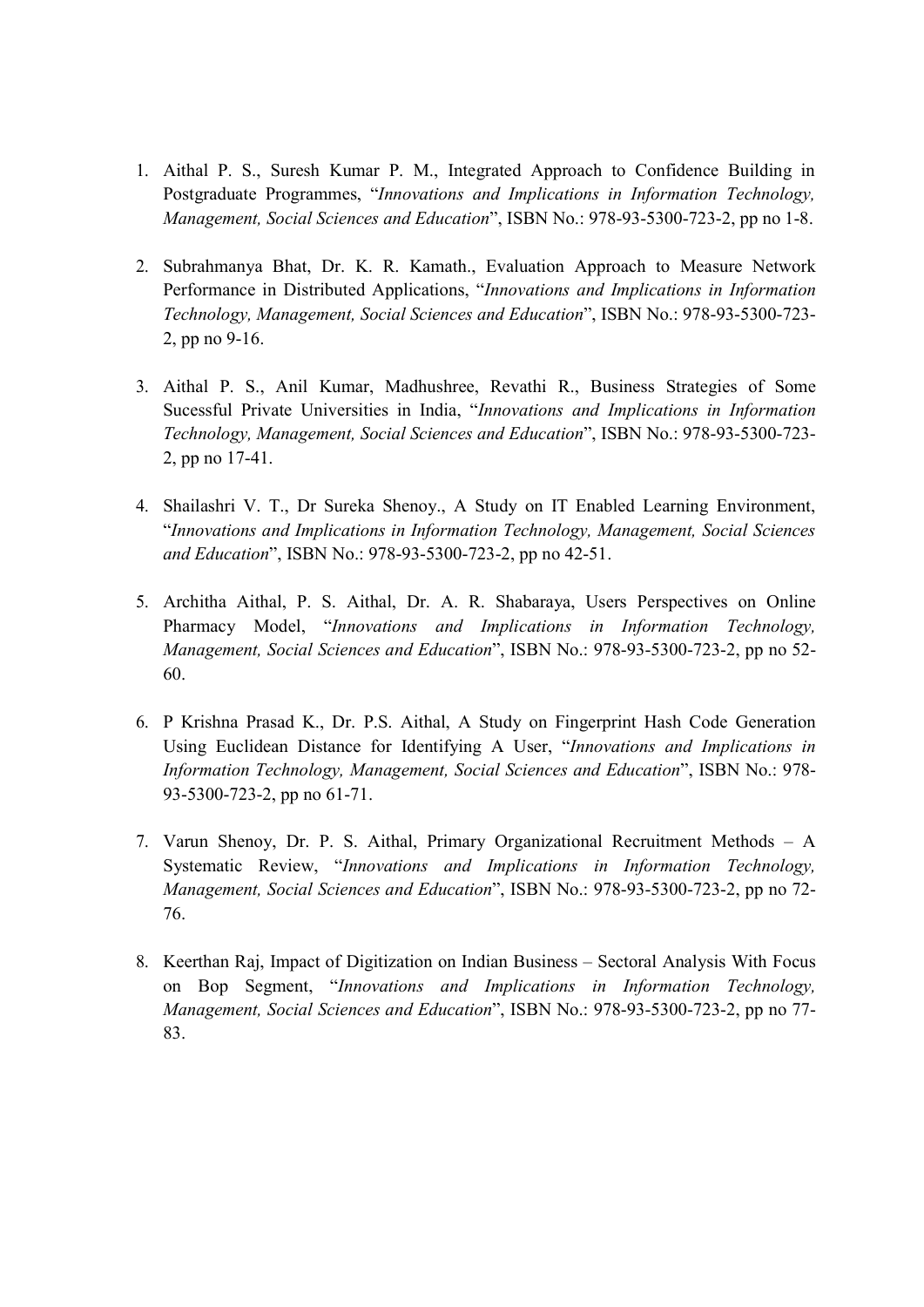- 9. P. K. Paul, P. S. Aithal (2018), Bio Informatics in Private Universities in India: An Emerging Study on Promotion of Biological Information Sciences In Higher Education, "Innovations and Implications in Information Technology, Management, Social Sciences and Education", ISBN No.: 978-93-5300-723-2, pp no 84-92.
- 10. P. M. Suresh Kumar (2018), Student Empowerment Strategies in Higher Education, "Innovations and Implications in Information Technology, Management, Social Sciences and Education", ISBN No.: 978-93-5300-723-2, pp no 93-103.
- 11. Shylesh, Chaitra B. S., Mangesh Nayak, The Ideal Novel Internet Protocol, "Innovations and Implications in Information Technology, Management, Social Sciences and Education", ISBN No.: 978-93-5300-723-2, pp no 104-110.
- 12. Krishna Prasad K., Dr. P.S. Aithal, A Study on Euclidean Distance Based Hash Code Creation for A Fingerprint Image, "Innovations and Implications in Information Technology, Management, Social Sciences and Education", ISBN No.: 978-93-5300-723- 2, pp no 111-119.
- 13. P. K. Paul, P. S. Aithal, Management Degrees with Emerging Concentration of Data Sciences and Technologies: An Investigation of Private Universities in India, "Innovations and Implications in Information Technology, Management, Social Sciences and Education", ISBN No.: 978-93-5300-723-2, pp no 120-128.
- 14. Shailashri V T, Dr Sureka Shenoy, Regulation on the Financial Services in Indian Banking System - Opportunities & Challenges, "Innovations and Implications in Information Technology, Management, Social Sciences and Education", ISBN No.: 978- 93-5300-723-2, pp no 140-145.
- 15. Amith Donald Meneze , Impact Of Basel- III On Indian Banks, "Innovations and Implications in Information Technology, Management, Social Sciences and Education", ISBN No.: 978-93-5300-723-2, pp no 146-163.
- 16. Laveena D'Mello, Meena Monteiro, Nelson Pinto , A Comparative Study on Academic Performance and Self Esteem in Children, "Innovations and Implications in Information Technology, Management, Social Sciences and Education", ISBN No.: 978-93-5300-723- 2, pp no 164-169.
- 17. Pradeep M. D., Regulation on The Financial Services in Indian Banking System Opportunities & Challenges, "Innovations and Implications in Information Technology,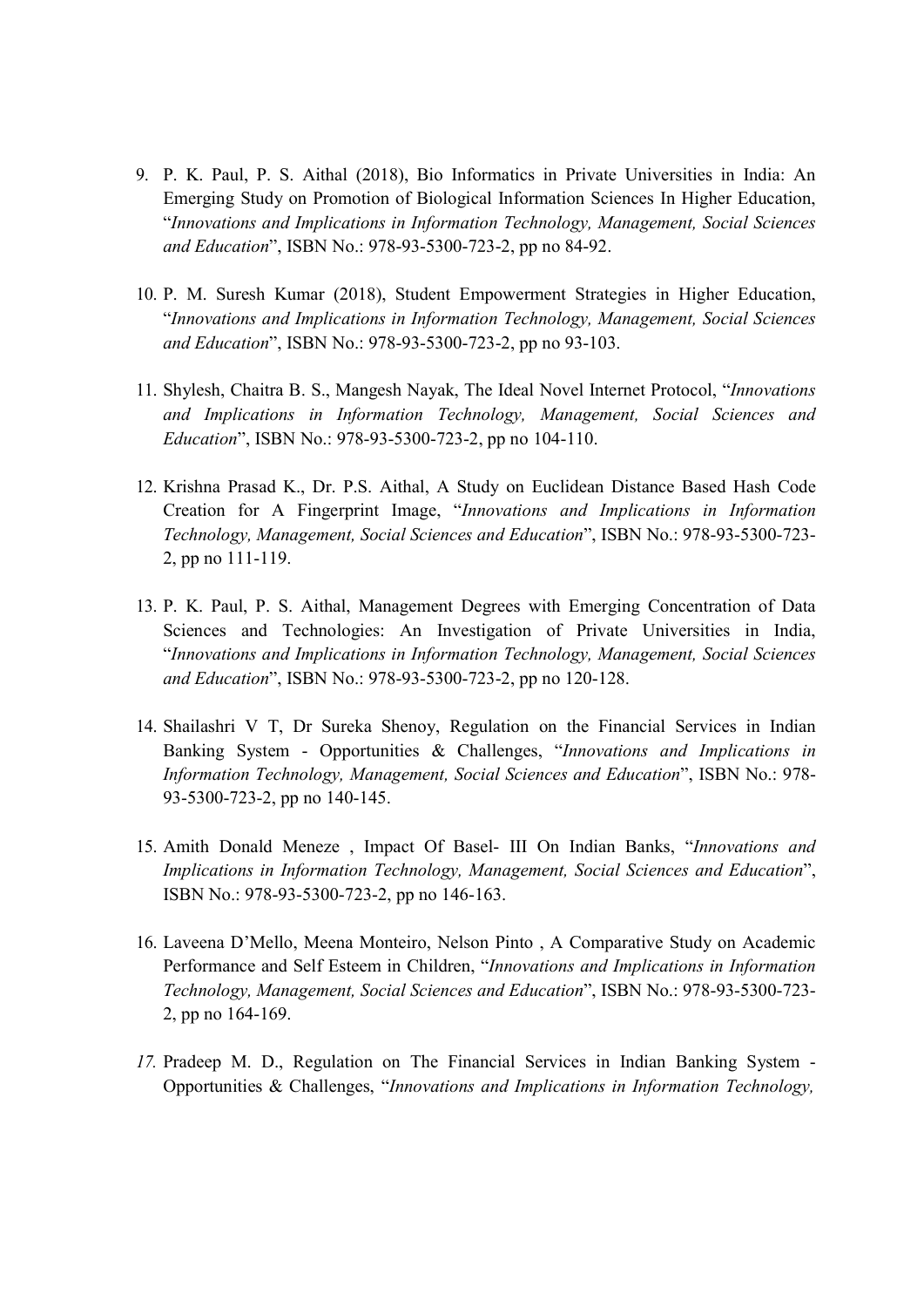Management, Social Sciences and Education", ISBN No.: 978-93-5300-723-2, pp no 140-145.

- 18. Laveena D'Mello, Meena Monteiro, Nelson Pinto, The Work Life And Satisfaction in Private Service Employees, "Innovations and Implications in Information Technology, Management, Social Sciences and Education", ISBN No.: 978-93-5300-723-2, pp no 170-175.
- 19. Keerthan Raj & P. S. Aithal. Hindustan Unilever Limited A Case Study, "*Innovations* and Implications in Information Technology, Management, Social Sciences and Education", ISBN No.: 978-93-5300-723-2, pp no 176-190.
- 20. Architha Aithal, & P. S. Aithal. Study on Organizational Quest for Excellence of First US Business School – A Case Study on Wharton Business School, "Innovations and Implications in Information Technology, Management, Social Sciences and Education", ISBN No.: 978-93-5300-723-2, pp no 191-235.
- 21. Keerthan Raj & P. S. Aithal. A Review on Impact of Branding on Base of the Pyramid Markets with Special Reference to India, "Innovations and Implications in Information Technology, Management, Social Sciences and Education", ISBN No.: 978-93-5300-723- 2, pp no 236-260.
- 22. Dr. Edwin Dias. Strategic Management of Educational Institutions Enabling Transformation to Excellent Education Innovative Centers in India, "Innovations and Implications in Information Technology, Management, Social Sciences and Education", ISBN No.: 978-93-5300-723-2, pp no 261-273.
- 23. Krishna Prasad K. and P. S. Aithal. A Study on Pre and Post Processing of Fingerprint Thinned Image to Remove Spurious Minutiae from Minutiae Table, "Innovations and Implications in Information Technology, Management, Social Sciences and Education", ISBN No.: 978-93-5300-723-2, pp no 274-301.
- 24. Laveena D'Mello, Meena Monteiro and Nelson Pinto. The Quality of Work life and Job Satisfaction of Private Sector Employees, "Innovations and Implications in Information Technology, Management, Social Sciences and Education", ISBN No.: 978-93-5300-723- 2, pp no 302-307.
- 25. Laveena D'Mello, Meena Monteiro & Nelson Pinto. Self Esteem and Academic Performance among the Students – A Study & Analysis, "*Innovations and Implications* in Information Technology, Management, Social Sciences and Education", ISBN No.: 978-93-5300-723-2, pp no 308-313.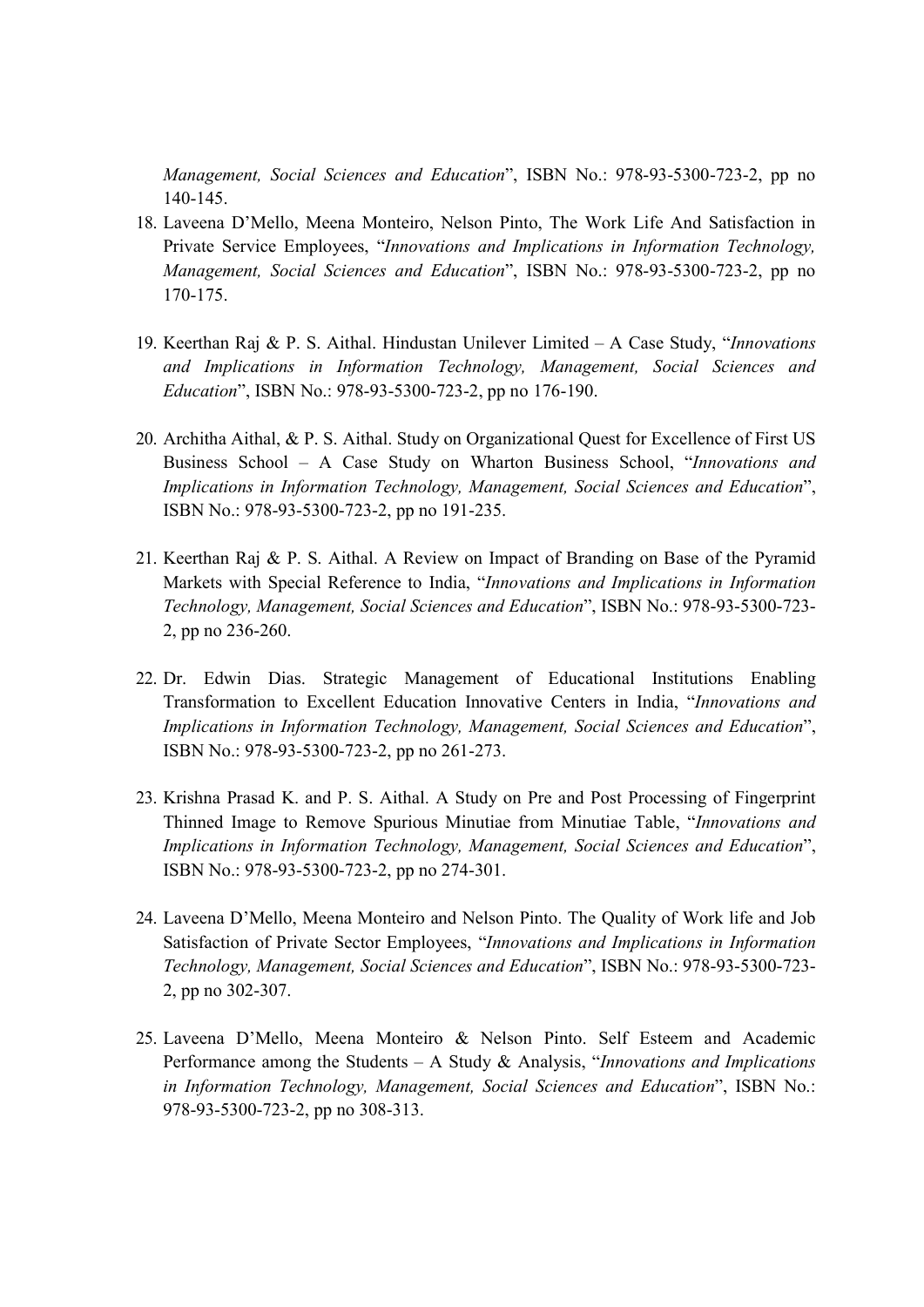- 26. Pradeep M.D. & Sonia Delrose Noronha. Changing landscape of financial Services in Indian Banking System- Opportunities and Challenges, "Innovations and Implications in Information Technology, Management, Social Sciences and Education", ISBN No.: 978- 93-5300-723-2, pp no 314-324.
- 27. P. K. Paul, P. S. Aithal, K. S. Shivraj. Growing popularity of Post Graduate Diploma programs in IT and Computing in Indian Private Universities: An Overview, "Innovations and Implications in Information Technology, Management, Social Sciences and Education", ISBN No.: 978-93-5300-723-2, pp no 325-336.
- 28. P. K. Paul, P. S. Aithal, K. S. Shivraj, D. Maheswari. MCA Degree in 1 to 5 Year!—An Investigation of Private Universities in India, "Innovations and Implications in Information Technology, Management, Social Sciences and Education", ISBN No.: 978- 93-5300-723-2, pp no 337-350.
- 29. P. K. Paul, A. Bhuimali, P.S. Aithal. Role of Economics and Allied Sciences into Information and Computing fields: Emphasizing Economics & IT Programs—World and Indian Context, "Innovations and Implications in Information Technology, Management, Social Sciences and Education", ISBN No.: 978-93-5300-723-2, pp no 351-365
- 30. A.V. Narula & P. S. Aithal. Employability Skill traits Management Quotient [ESMQ] A Conceptual Model Proposal, "Innovations and Implications in Information Technology, Management, Social Sciences and Education", ISBN No.: 978-93-5300-723-2, pp no 366-404.
- 31. Jithin Raj. K & Krishna Prasad K. A Case Study on 3i Infotech, "Innovations and Implications in Information Technology, Management, Social Sciences and Education", ISBN No.: 978-93-5300-723-2, pp no 405-413.
- 32. Harshith Kumar M. & Prof. Subrahmanya Bhat. A Case Study On Accenture's Product And Services, "Innovations and Implications in Information Technology, Management, Social Sciences and Education", ISBN No.: 978-93-5300-723-2, pp no 414-420.
- 33. Veekshitha M.S. & Mangesh nayak. A Case Study on Mastek, "Innovations and Implications in Information Technology, Management, Social Sciences and Education", ISBN No.: 978-93-5300-723-2, pp no 421-425.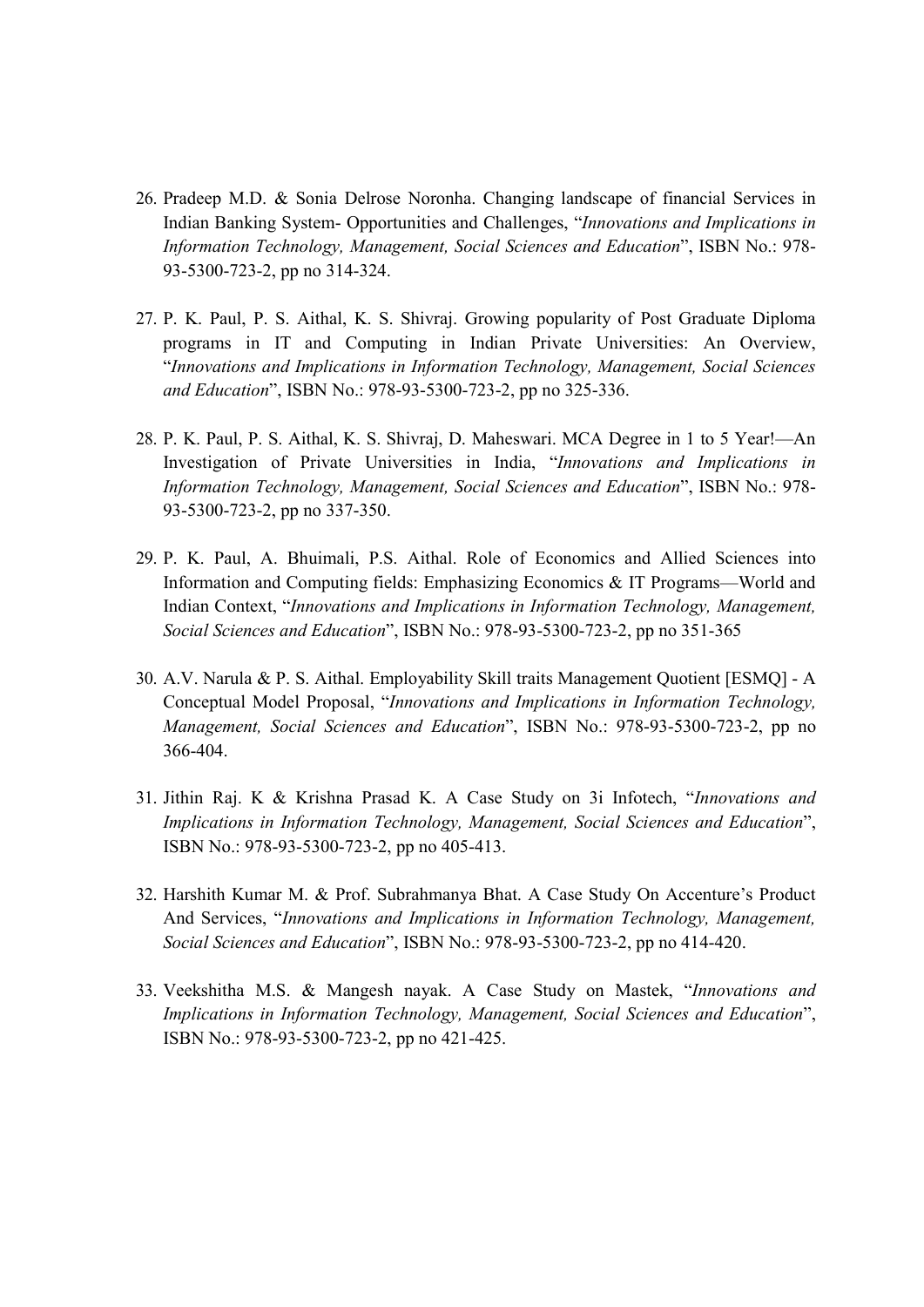- 34. Kaushik M. P. & Panchajanyeswari M Achar. IT Solutions at Dell EMC A Case Study, "Innovations and Implications in Information Technology, Management, Social Sciences and Education", ISBN No.: 978-93-5300-723-2, pp no 426-433.
- 35. Vijay & Shylesh S. D-LINK A Case Study, "Innovations and Implications in Information Technology, Management, Social Sciences and Education", ISBN No.: 978- 93-5300-723-2, pp no 434-440.
- 36. Sudharshan S Prabhu & Vaikunth Piyesh Pai. HCL Product And Services A Case Study, "Innovations and Implications in Information Technology, Management, Social Sciences and Education", ISBN No.: 978-93-5300-723-2, pp no 441-446.
- 37. Narsana MTP Sathar & Mr. Vaikunth Piyesh Pai. INTEL Product and Services A Case Study, "Innovations and Implications in Information Technology, Management, Social Sciences and Education", ISBN No.: 978-93-5300-723-2, pp no 447-453.
- 38. Priyanka K. & Shylesh S. MPHASIS A Case Study, "Innovations and Implications in Information Technology, Management, Social Sciences and Education", ISBN No.: 978- 93-5300-723-2, pp no 454-458.
- 39. Savitha Mohan, Supriya. M. K. NIIT TECHNOLOGIES PVT LTD. A Case Study, "Innovations and Implications in Information Technology, Management, Social Sciences and Education", ISBN No.: 978-93-5300-723-2, pp no 459-464.
- 40. Nivedhitha M. V.& Prof. Subramhanya Bhat. ORACLE'S Product and Services, "Innovations and Implications in Information Technology, Management, Social Sciences and Education", ISBN No.: 978-93-5300-723-2, pp no 465-473.
- 41. Tilak G Naik & Vaikunth Piyesh Pai. The Product of Sony A Case Study, "Innovations and Implications in Information Technology, Management, Social Sciences and Education", ISBN No.: 978-93-5300-723-2, pp no 474-479.
- 42. Krithika J. & Prof. Subrahmanya Bhat. TATA Elxsi's Products and Services A Case Study, "Innovations and Implications in Information Technology, Management, Social Sciences and Education", ISBN No.: 978-93-5300-723-2, pp no 480-488.
- 43. Prashanth Kumar P. & Prof. Supriya. Tata Consultancy Service Ltd (TCS)– A Case Study, "Innovations and Implications in Information Technology, Management, Social Sciences and Education", ISBN No.: 978-93-5300-723-2, pp no 480-489.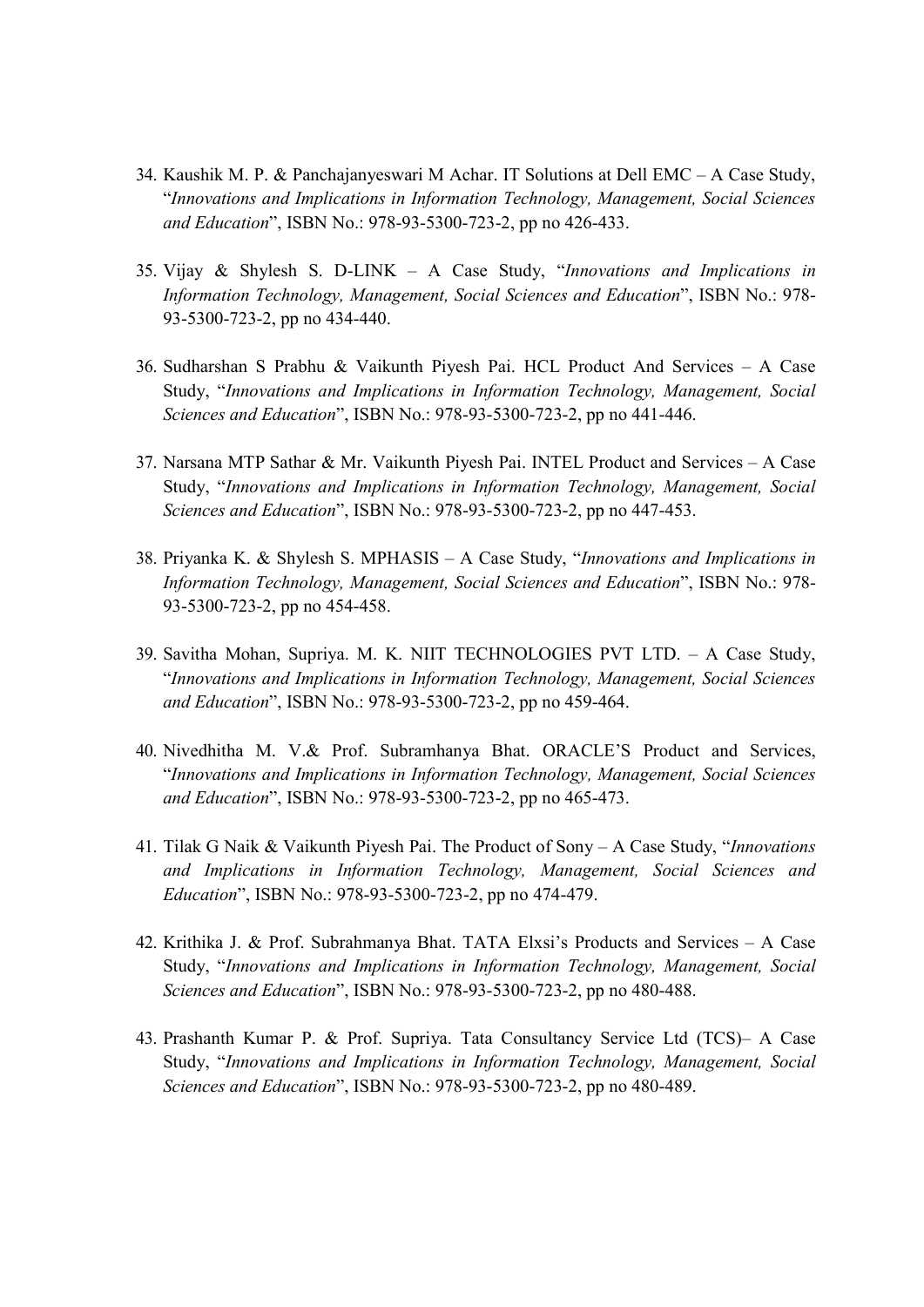- 44. Vidyashankar & Mangesh. Google  $LLC A$  Case Study, "*Innovations and Implications* in Information Technology, Management, Social Sciences and Education", ISBN No.: 978-93-5300-723-2, pp no 496-502.
- 45. Akash Shetty & P Sridhara Acharya. Product and Services of Cognizant A Case Study, "Innovations and Implications in Information Technology, Management, Social Sciences and Education", ISBN No.: 978-93-5300-723-2, pp no 503-509.
- 46. Arjun P. & P. Sridhara Acharya. Product and Services of Mindtree A Case Study, "Innovations and Implications in Information Technology, Management, Social Sciences and Education", ISBN No.: 978-93-5300-723-2, pp no 510-519.
- 47. Sneha MS & Krishna Prasad K. SALESFORCE.COM A Case Study, "Innovations and Implications in Information Technology, Management, Social Sciences and Education", ISBN No.: 978-93-5300-723-2, pp no 520-525.
- 48. Jyothi Shettigar & Prof. Panchajanyeswari M. Achar. Symantec A Case Study, "Innovations and Implications in Information Technology, Management, Social Sciences and Education", ISBN No.: 978-93-5300-723-2, pp no 526-534.
- 49. Clarence P. X., Dr. Laveena D'Mello. Impact of Alcoholism on Livelihood of Traditional Fisher Folk of Kannur District, "Quality In Higher Education Challenges & Opportunities", ISBN No.: 978-93-5311-082-6, pp no 1-10.
- 50. P. K. Paul, P. S. Aithal. Cyber Security to Information Assurance: The Changing World of Cyber Sciences. "Quality In Higher Education Challenges & Opportunities", ISBN No.: 978-93-5311-082-6, pp no 11-18.
- 51. Madhushree L. M., Revathi Radhakrishnan, P.S. Aithal. A Case Study on Aegis Logistics Limited. "Quality In Higher Education Challenges & Opportunities", ISBN No.: 978-93- 5311-082-6, pp no 19-35.
- 52. P. K. Paul, P. S. Aithal. Business Information Sciences with Special Reference to the Digital Marketing and SEO as a field of study. "Quality In Higher Education Challenges & Opportunities", ISBN No.: 978-93-5311-082-6, pp no 36-46.
- 53. Krishna Prasad K. A Study on Fingerprint Biometric Attendance Maintenance System in Higher Educational Institution Using ABCD Analysis. "Quality In Higher Education Challenges & Opportunities", ISBN No.: 978-93-5311-082-6, pp no 47-70.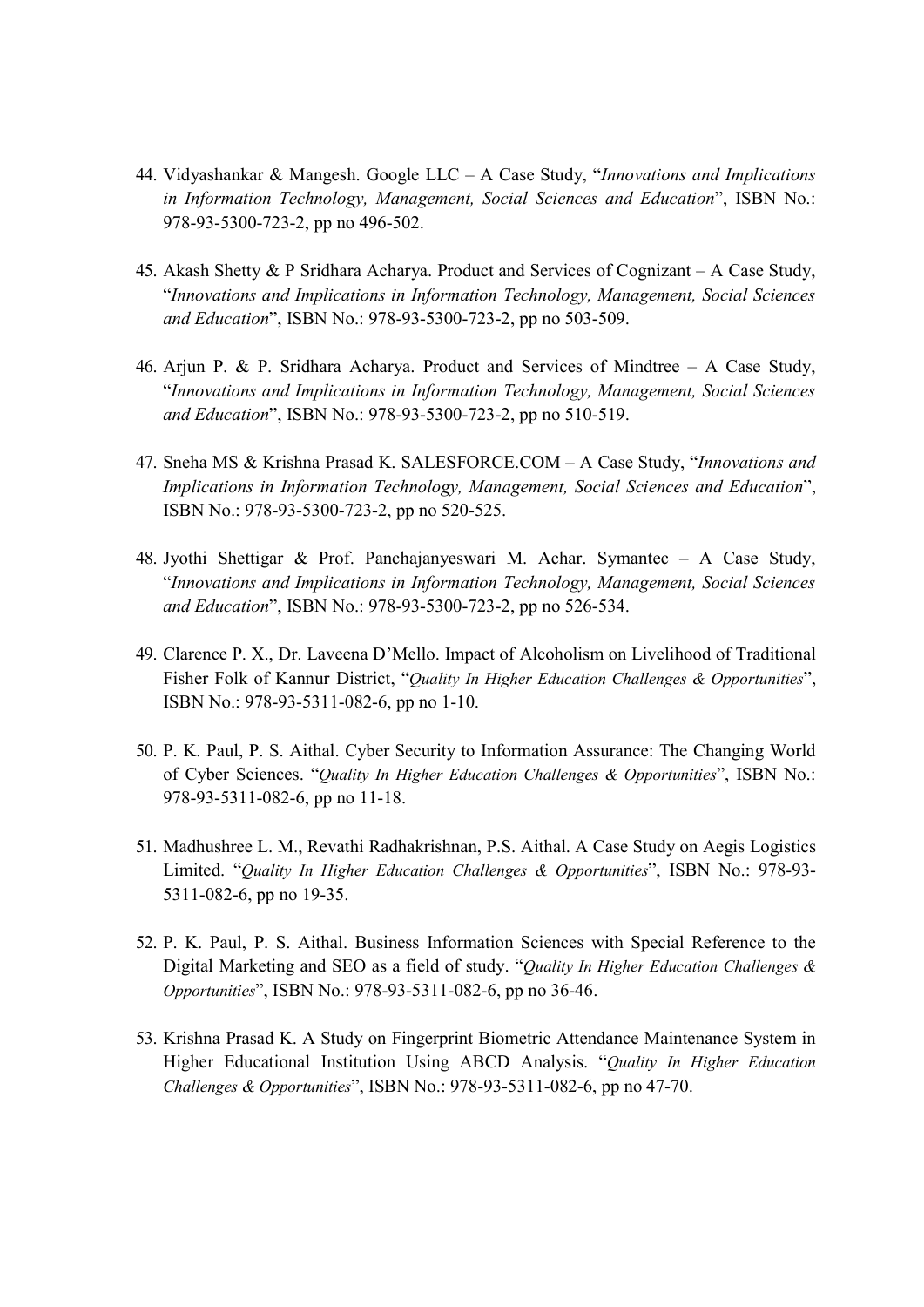- 54. Shubrajyotsna Aithal, P. S. Aithal. Modeling of Ideal Water Purifier System. "Quality In Higher Education Challenges & Opportunities", ISBN No.: 978-93-5311-082-6, pp no 71- 80.
- 55. Subrahmanya Bhat B., Dr. K. R Kamath. Course Design Approaches for Out Come Based Learning. "Quality In Higher Education Challenges & Opportunities", ISBN No.: 978- 93-5311-082-6, pp no 81-89.
- 56. Dr. P. S. Aithal, Architha Aithal. How Alternative Strategies are planned as Parallel Strategy in Organizational Decisions. "Quality In Higher Education Challenges & Opportunities", ISBN No.: 978-93-5311-082-6, pp no 90-102.
- 57. Revathi Radhakrishnan, Madhushree L. M., P. S. Aithal. Case Study on Impact of Goods and Service Tax in the Banking Sector. "Quality In Higher Education Challenges & Opportunities", ISBN No.: 978-93-5311-082-6, pp no 103-121.
- 58. Subrhmonya G. S. A Study on the Quality of Content in Higher Education in India. "Quality In Higher Education Challenges & Opportunities", ISBN No.: 978-93-5311-082-6, pp no 122-127.
- 59. Dr. P. S. Aithal, Dr. Mike Dillon, Dr. Suresh Kumar P. M. How Private Educational Institutions Focus on Public Appeal: A Case of Selected US Business Schools. "Quality In Higher Education Challenges & Opportunities", ISBN No.: 978-93-5311-082-6, pp no 128- 141
- 60. Varun Shenoy, Dr. P.S. Aithal, Dr. Ramesh Pai A. Online E-Campus Recruitment Process of Muthoot Finance Ltd. "Quality In Higher Education Challenges & Opportunities", ISBN No.: 978-93-5311-082-6, pp no 142-150.
- 61. Dr. P. S. Aithal. A Critical Study on Strategic Management Research in Top Business Schools in India during last 5 Years. "Quality In Higher Education Challenges & Opportunities", ISBN No.: 978-93-5311-082-6, pp no 151-167.
- 62. Sagar Srinivas. Study on Soft Skills Training Programme for Management Students. "Quality In Higher Education Challenges & Opportunities", ISBN No.: 978-93-5311-082-6, pp no 168-173.
- 63. P. S. Aithal. A Critical Study on the Recent Research Contribution of Vice-chancellors of Selected Private Universities in India. "Quality In Higher Education Challenges & Opportunities", ISBN No.: 978-93-5311-082-6, pp no 174-193.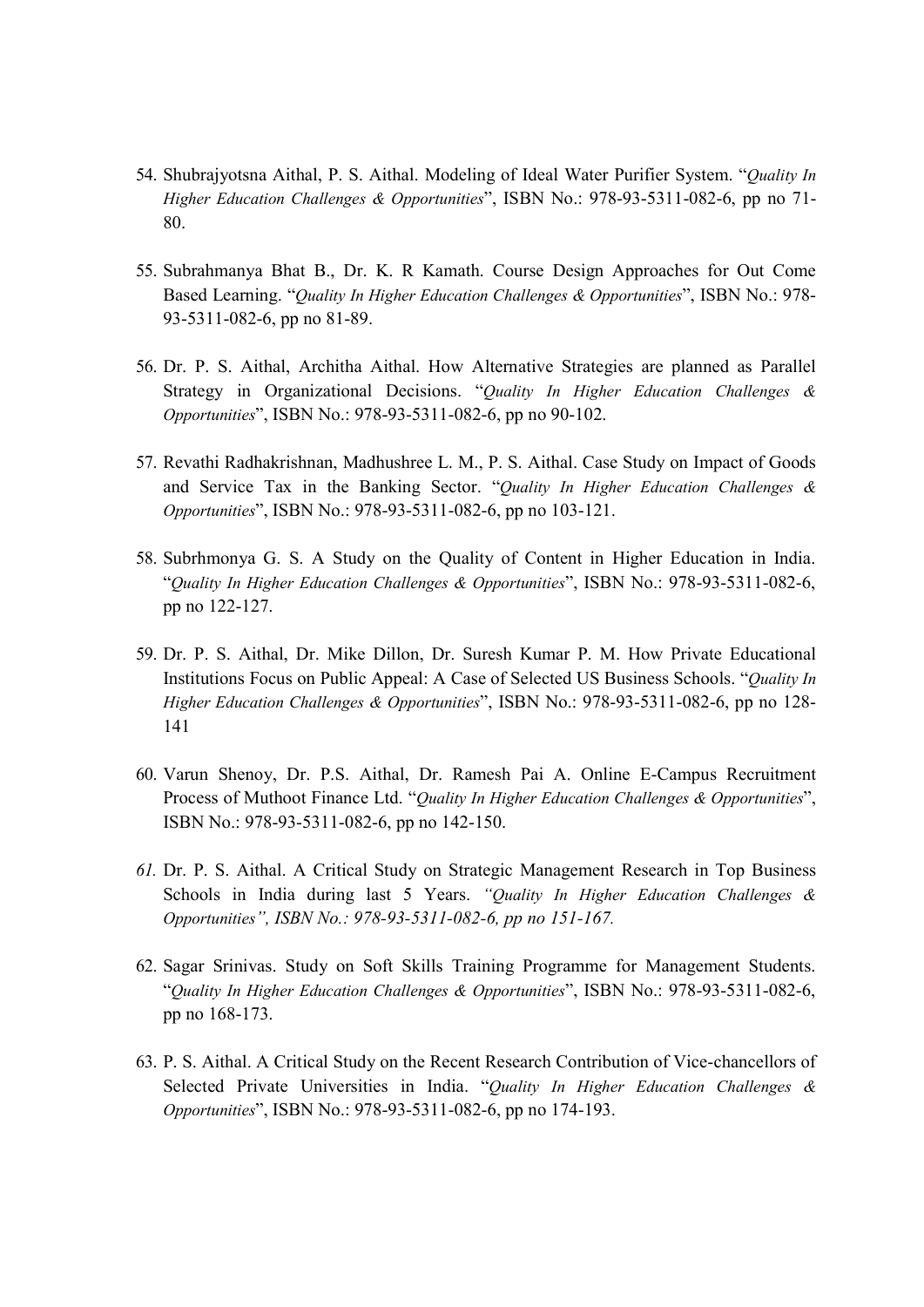- 64. P. Sridhar Acharya, P S Aithal. Working With Problems an Innovation in Teaching Programming Languages. "Quality In Higher Education Challenges & Opportunities", ISBN No.: 978-93-5311-082-6, pp no 194-198.
- 65. Keerthan Raj, P. S. Aithal. Detailed Evidence Based Study on Cockroach Theory of Organizational Sustainability and Scalability of Bottom of the Pyramid Approach. "Quality In Higher Education Challenges & Opportunities", ISBN No.: 978-93-5311-082-6, pp no 199-211.
- 66. Vaikunth Pai T. Student Centred Learning in Classrooms: A Strategy for Increasing Student Motivation and Achievement. "Quality In Higher Education Challenges & Opportunities", ISBN No.: 978-93-5311-082-6, pp no 212-223.
- 67. Pradeep M. D. The Utilitarian Theory of Law- An Analysis. "Quality In Higher Education Challenges & Opportunities", ISBN No.: 978-93-5311-082-6, pp no 224-233.
- 68. Swathi K., Vidya S., Dr. Laveena D'Mello. A Study on Socio-Economic Condition of BAIGA Tribal Community. "Quality In Higher Education Challenges & Opportunities", ISBN No.: 978-93-5311-082-6, pp no 234-238.
- 69. Yogeesh D., Dr. Laveena D'Mello. A Study on Siddhi Tribes of Yallapura Village in Uttara Kannada District. "Quality In Higher Education Challenges & Opportunities", ISBN No.: 978-93-5311-082-6, pp no 239-249.
- 70. Mamatha, Dr. Laveena D'Mello, Gururaj G. Gowda. A Study on The Situations of Soliga Tribes in Karnataka. "Quality In Higher Education Challenges & Opportunities", ISBN No.: 978-93-5311-082-6, pp no 250-257.
- 71. Soumya Ganapati Naik, Dr. Laveena DMello, Gururaj G. Gouda. A Study on Soci-Economic Situations of Banjara Tribes in Uttarakannada District. "Quality In Higher Education Challenges & Opportunities", ISBN No.: 978-93-5311-082-6, pp no 258-262.
- 72. Mr.Amith Donald Menezes. Changing Role of Industry's Interface with Education Institutes. "Quality In Higher Education Challenges & Opportunities", ISBN No.: 978-93- 5311-082-6, pp no 263-271.
- 73. P. Sridhar Acharya, P S Aithal. A study on the normal charging controller system for the solar energy Pros and Corns. "Exploring Avenues In Banking, Management, It, Education & Social Sciences", ISBN No.: 978-93-5321-508-8, pp no 1-6.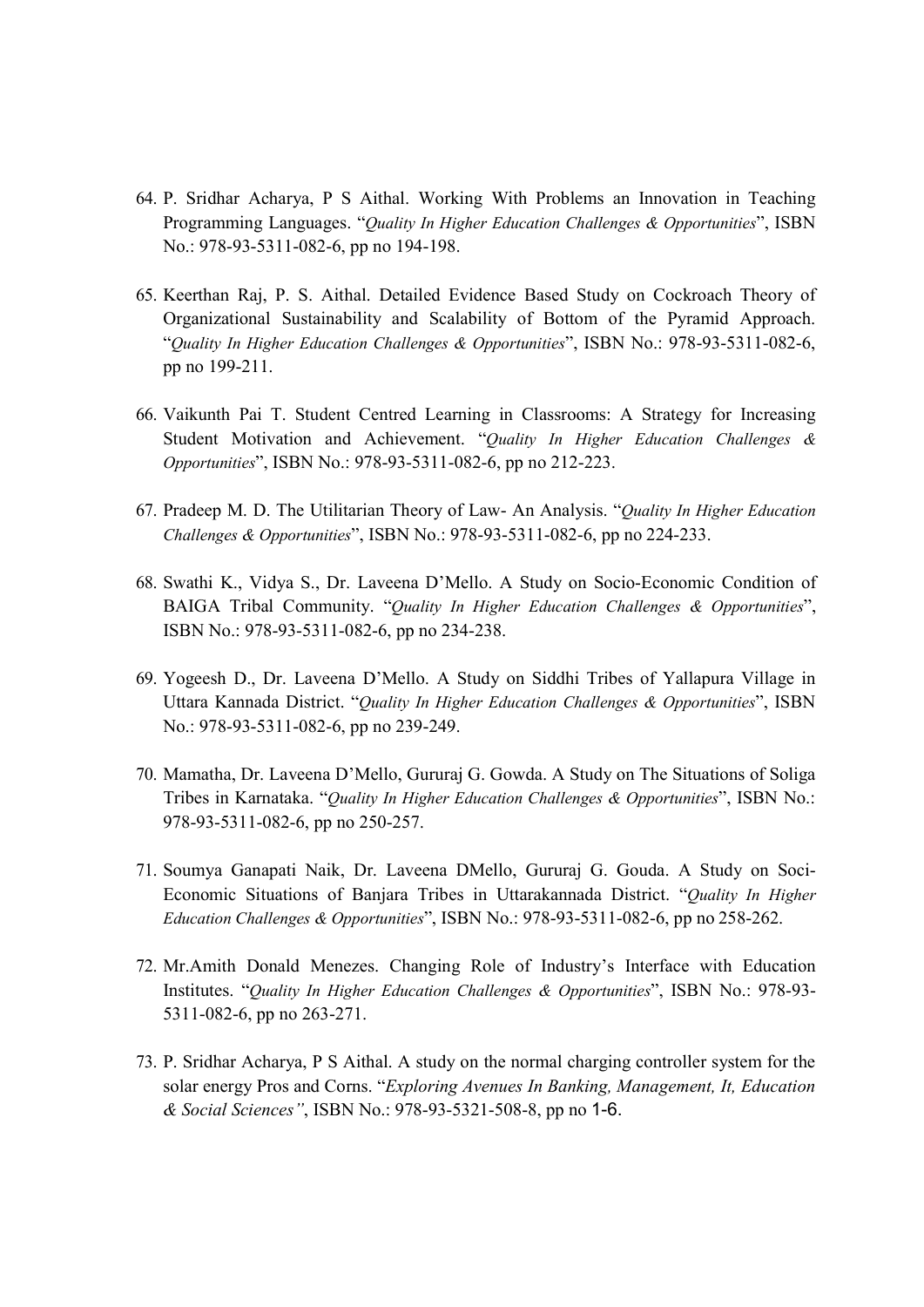- 74. P. K. Paul, A. Bhuimali, Kalishankar Tiwary, P. S. Aithal, R. Rajesh Digital Finance: The Concept and Emergence with reference to academic affairs. "Exploring Avenues in Banking, Management, It, Education & Social Sciences", ISBN No.: 978-93-5321-508-8, pp no 7-15.
- 75. Dr. Harshitha K., Mr. Dawn Prakash, Mr. Mohammad Safwan. A Conceptual Approach to Empower the Youth through Life Skill Education. "Exploring Avenues in Banking, Management, It, Education & Social Sciences", ISBN No.: 978-93-5321-508-8, pp no 16-23.
- 76. P. S. Aithal, Shubhrajyotsna Aithal. Study of Some General-Purpose Technologies which Contributed for Sustainable Society. "Exploring Avenues in Banking, Management, It, Education & Social Sciences", ISBN No.: 978-93-5321-508-8, pp no 24 - 45.
- 77. Keerthan Raj, P. S. Aithal. Applicability of the Cockroach Theory a Case study of the healthcare industry in India. "Exploring Avenues in Banking, Management, It, Education & Social Sciences", ISBN No.: 978-93-5321-508-8, pp no 46-50.
- 78. P. K. Paul, A. Bhuimali, Kalishankar Tiwary, P. S. Aithal, R. Rajesh. Financial Technology and Allied Areas with reference to Bachelors Program: An International Look. "Exploring Avenues in Banking, Management, It, Education & Social Sciences", ISBN No.: 978-93-5321-508-8, pp no 51-58.
- 79. Mr. Dawn Prakash, Dr. Harshitha K., Ms. Ayesha Mehar. A Conceptual Model on Affiliated Marketing – A Case Study. "Exploring Avenues in Banking, Management, It, Education & Social Sciences", ISBN No.: 978-93-5321-508-8, pp no59-68.
- 80. P. S. Aithal, Shubhrajyotsna Aithal A New Method of Scholarly Research Patent Analysis. "Exploring Avenues in Banking, Management, It, Education & Social Sciences", ISBN No.: 978-93-5321-508-8, pp no69-83.
- 81. Sweedal Sneha Dsouza, Christline Neeta Pinto, Ms.Florin Shelomith Soans. Perceived Psychological Problems And Coping Strategies among The Institutionalised Elderly. "Exploring Avenues in Banking, Management, It, Education & Social Sciences", ISBN No.: 978-93-5321-508-8, pp no84-94.
- 82. P. S. Aithal, Shubhrajyotsna Aithal. ABCD Analysis of Nanotechnology as Green Technology. "Exploring Avenues in Banking, Management, It, Education & Social Sciences", ISBN No.: 978-93-5321-508-8, pp no95-115.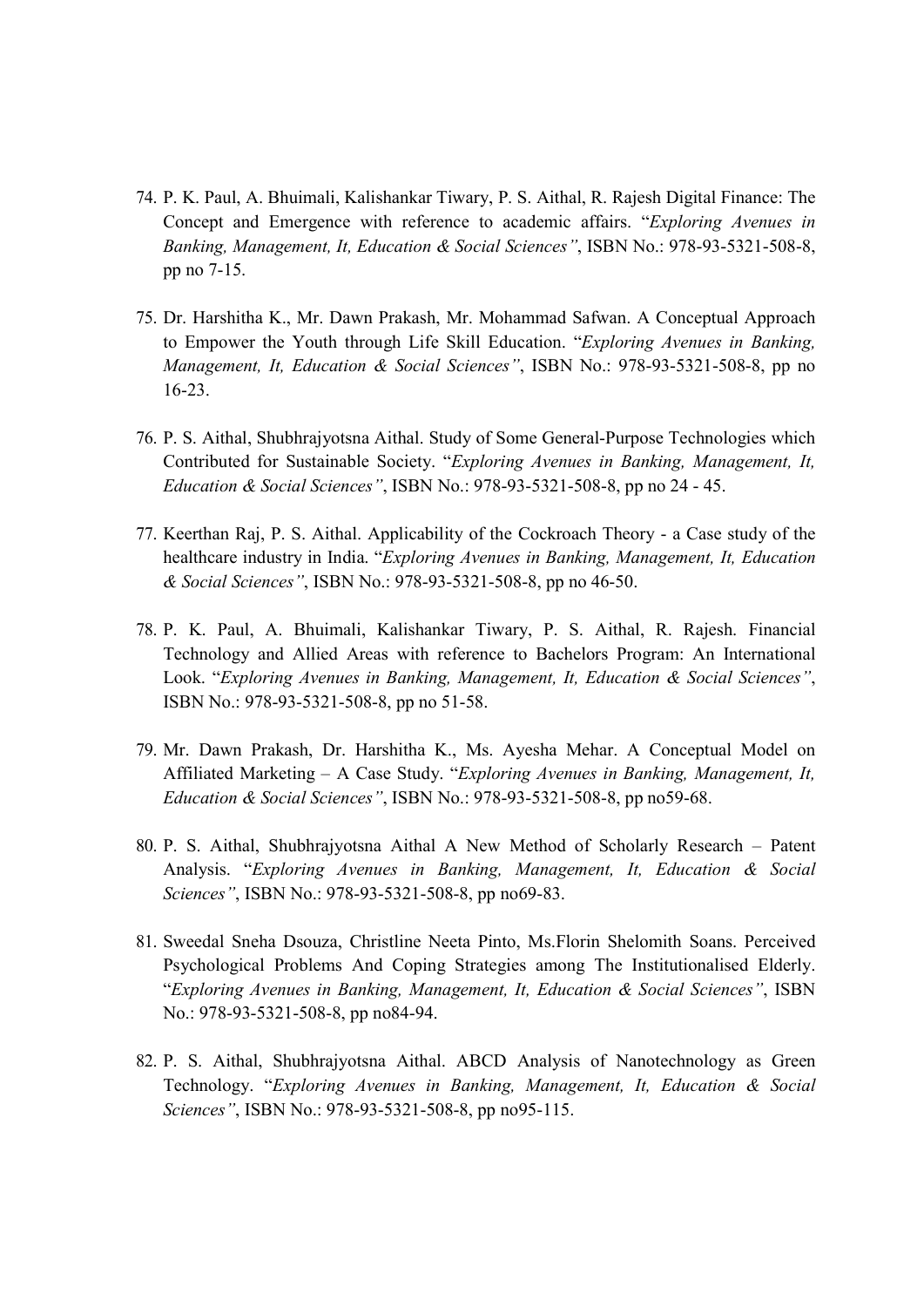- 83. Shailashri V T, Dr. P. S. Aithal. A study on Corporate Social Performance of Coco Cola. "Exploring Avenues in Banking, Management, It, Education & Social Sciences", ISBN No.: 978-93-5321-508-8, pp no 116-125.
- 84. Mr. Shrinath S. Pai. Educational Resource Management through IOT "Exploring Avenues" in Banking, Management, It, Education & Social Sciences", ISBN No.: 978-93-5321- 508-8, pp no126-134.
- 85. Varun Shenoy, P. S. Aithal, P. Sridhara Acharya. Online E-Campus Interview Training MOOC Framework for Graduates"Exploring Avenues in Banking, Management, It, Education & Social Sciences", ISBN No.: 978-93-5321-508-8, pp no135-141.
- 86. Pradeep M. D. Effectiveness of Social Security Measures- A Study of Fisher Folks Living in the Thota Bengre Fishing Village in Coastal Mangaluru"Exploring Avenues in Banking, Management, It, Education & Social Sciences", ISBN No.: 978-93-5321-508-8, pp no142-156.
- 87. Mr. Dawn Prakash, Dr. Harshitha K., Mr. Akshay Kumar. Public Private Partnership Model to Promote Tourism in Karnataka "Exploring Avenues in Banking, Management, It, Education & Social Sciences", ISBN No.: 978-93-5321-508-8, pp no157-162.
- 88. Keerthan Raj, P. S. AithalDetailed Evidence Based Study on Cockroach Theory of Organizational Sustainability and Scalability of Bottom of the Pyramid Approach. "Exploring Avenues in Banking, Management, It, Education & Social Sciences", ISBN No.: 978-93-5321-508-8, pp no163-178.
- 89. Gururaj G Gouda, Dr. Laveena D'Mello. An Introducing "Cap Concept" in a Class Room Learning for the Students to Achieve Success. "Exploring Avenues in Banking, Management, It, Education & Social Sciences", ISBN No.: 978-93-5321-508-8, pp no179-185.
- 90. Mr.Amith Donald Menezes, Dr. Prakash Pinto. Banks and Frauds An Analysis. "Exploring Avenues in Banking, Management, It, Education & Social Sciences", ISBN No.: 978-93-5321-508-8, pp no186-193.
- 91. Gururaj G Gouda, Dr. Laveena D'Mello. A Study on the Teacher-Student Relationship and its Impact on the Behaviour of High School Students. "Exploring Avenues in Banking, Management, It, Education & Social Sciences", ISBN No.: 978-93-5321-508-8, pp no194-200.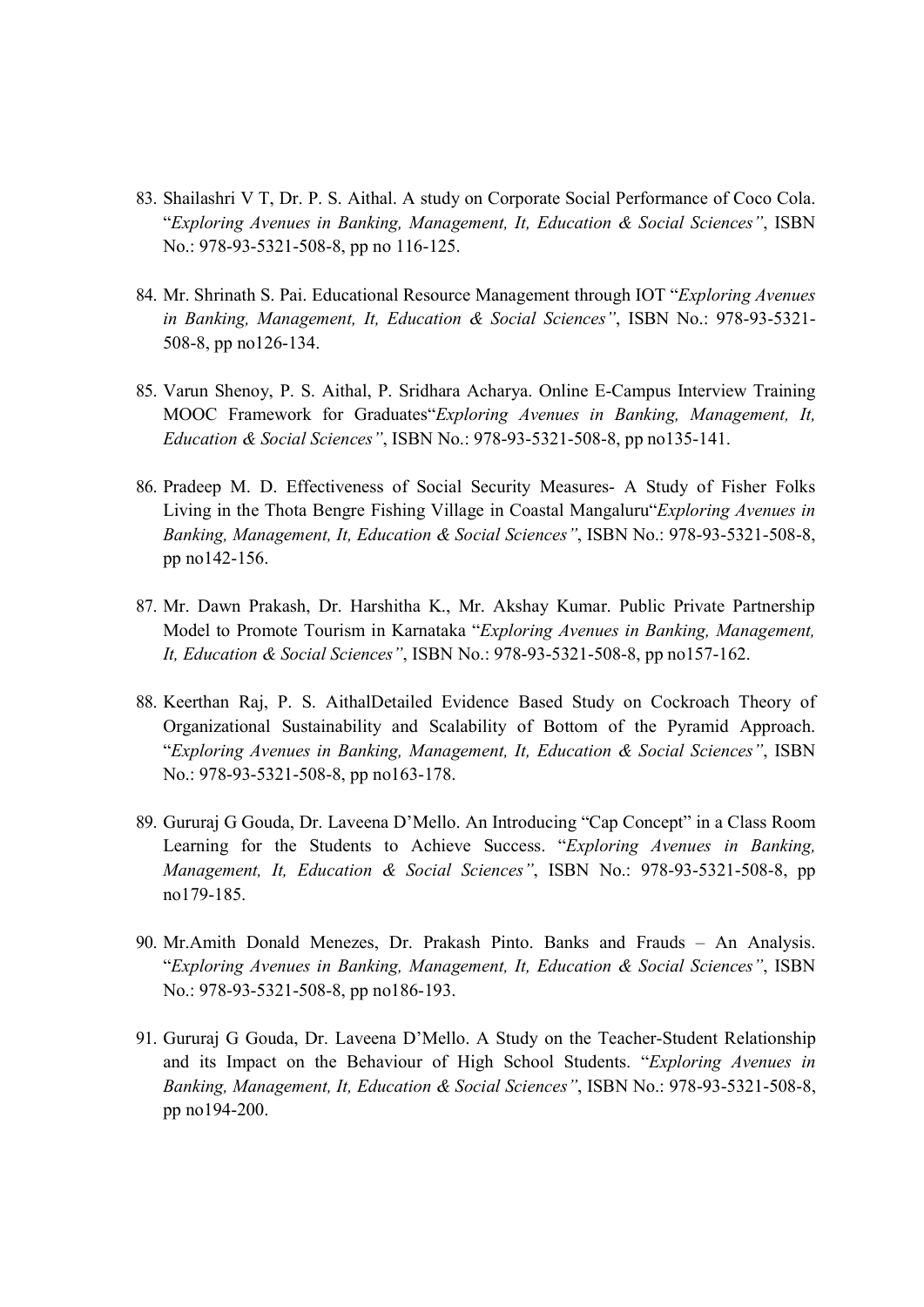- 92. Sagar Srinivas, Umamaheshwar V Bhat. A Case Study on Birla Corporation Limited. "Exploring Avenues in Banking, Management, It, Education & Social Sciences", ISBN No.: 978-93-5321-508-8, pp no201-208.
- 93. Krishna Prasad K., P. Ushadevi. An Online Comparative Study on Mobile banking Financial Transaction of Major Nationalized Banks in India. "Exploring Avenues in Banking, Management, It, Education & Social Sciences", ISBN No.: 978-93-5321-508-8, pp no209-220.
- 94. Ahmad Mubsher, Sagar Srinivas. Analytical study on State Bank of India. "Exploring Avenues in Banking, Management, It, Education & Social Sciences", ISBN No.: 978-93- 5321-508-8, pp no 221-230.
- 95. Aithal, P. S. Enhancing Faculty Performance with Faculty Compensation A Model Based On Theory Of Accountability (Theory A). "Emerging Areas Of It Applications In Management, Education And Social Sciences" ISBN No.: 978-81-938040-5-6, pp 1-16.
- 96. Pinto Vincent & D'Mello Laveena. Changing Trends Of Divorce In India: Issues & Concerns. "Emerging Areas of IT Applications in Management, Education and Social Sciences" ISBN No.: 978-81-938040-5-6, pp 17-25.
- 97. Amith Donald Menezes. Innovative Practices The Differentiating Factor For Private Sector Banks. "Emerging Areas of IT Applications in Management, Education and Social Sciences" ISBN No.: 978-81-938040-5-6, pp26-30
- 98. P. K. Paul, P. S. Aithal. Information Policies And Laws Emphasizing Data Protection Laws In United States: A Study. "Emerging Areas of IT Applications in Management, Education and Social Sciences" ISBN No.: 978-81-938040-5-6, pp31-40
- 99. Architha Aithal, P.S. Aithal. The Concept Of Ideal Drug & Its Realization Opportunity Using Nanotechnology. "Emerging Areas of IT Applications in Management, Education and Social Sciences" ISBN No.: 978-81-938040-5-6, pp41-56
- 100. Krishna Prasad K. Fingerprint Matching Algorithms: A Review Of State Of The Art Techniques. "Emerging Areas of IT Applications in Management, Education and Social Sciences" ISBN No.: 978-81-938040-5-6, pp56-79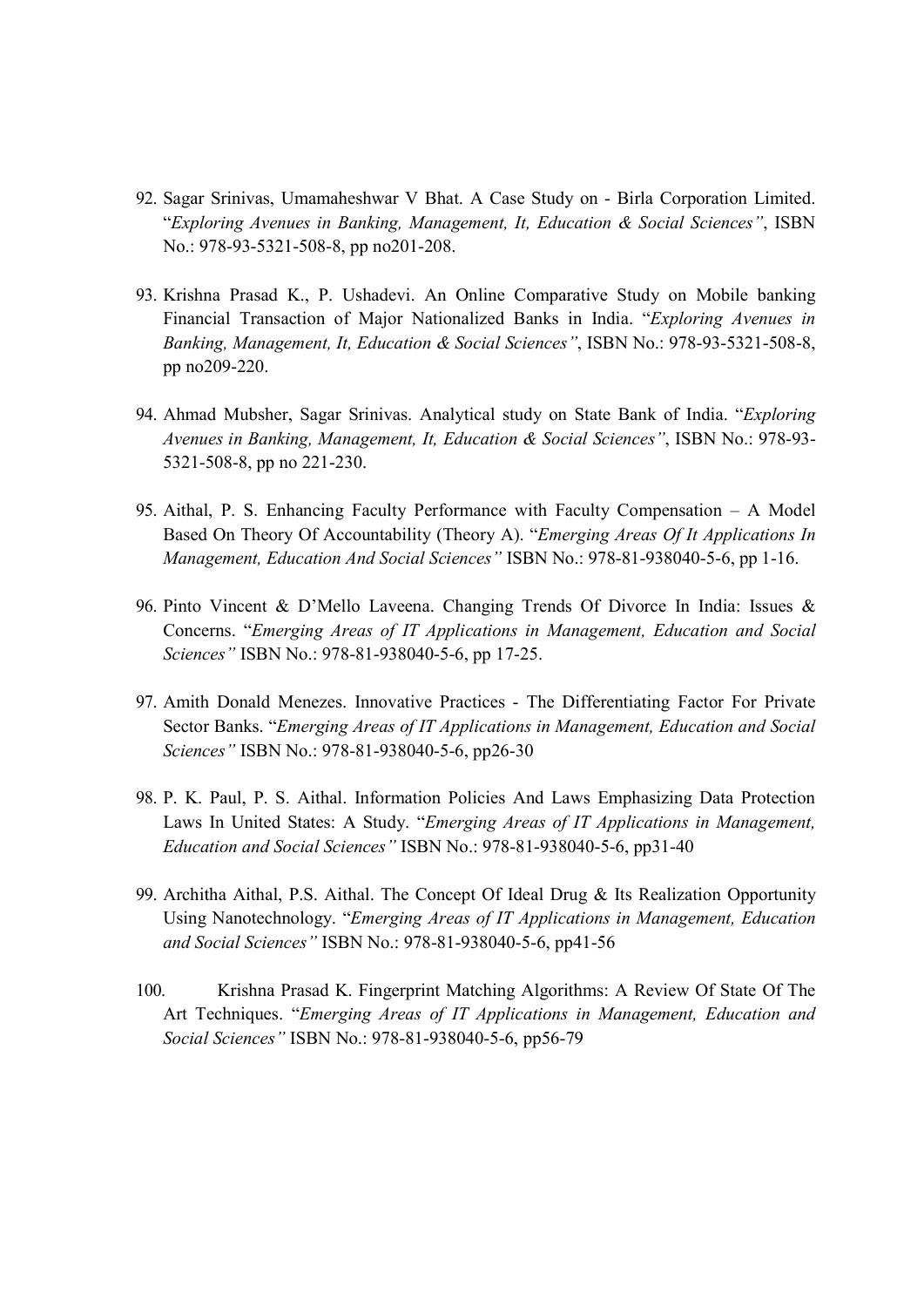- 101. Varun Shenoy, P. S. Aithal. E-Placement Training Curriculum Development: A Draft. "Emerging Areas of IT Applications in Management, Education and Social Sciences" ISBN No.: 978-81-938040-5-6, pp80-86
- 102. P. K. Paul, P. S. Aithal. Computer Networks And Network Technology Programs In Academics: A Study Of Private Universities. "Emerging Areas of IT Applications in Management, Education and Social Sciences" ISBN No.: 978-81-938040-5-6, pp87-98
- 103. Gururaj G. Gouda, Dr. Laveena D'Mello. A Study On Scholastic Backwardness In Adolescents. "Emerging Areas of IT Applications in Management, Education and Social Sciences" ISBN No.: 978-81-938040-5-6, pp99-106
- 104. Chaitra B. S., Mangesh Nayak, Shylesh Prabhu. Role Of Php Programming Language In Dynamic Website Development. "Emerging Areas of IT Applications in Management, Education and Social Sciences" ISBN No.: 978-81-938040-5-6, pp 107-111
- 105. Dr. Sachin K., Parappagoudar, Dr. N. Ramanjaneyalu. Technology And Trends Of E-Payment In Global E-Commerce. "Emerging Areas of IT Applications in Management, Education and Social Sciences" ISBN No.: 978-81-938040-5-6, pp112- 120
- 106. P. S. Aithal, Shubhrajyotsna Aithal. Ideal Energy System Concept & Characteristics. "Emerging Areas of IT Applications in Management, Education and Social Sciences" ISBN No.: 978-81-938040-5-6, pp121-133.
- 107. Shailashri V. T. Talent Management Strategies In The It Sector "Emerging Areas of IT Applications in Management, Education and Social Sciences" ISBN No.: 978-81- 938040-5-6, pp134-141
- 108. Madhushree L. M., Revathi Radhakrishnan, P. S. Aithal. Impact Of Information Technology (It) On Banking Sector "Emerging Areas of IT Applications in Management, Education and Social Sciences" ISBN No.: 978-81-938040-5-6, pp142-149
- 109. P. S. Aithal, Prasanna Kumar, Mike Dillon. Theory Of Accountability And Boosting Employee Productivity Of Banking System In India "Emerging Areas of IT Applications in Management, Education and Social Sciences" ISBN No.: 978-81- 938040-5-6, pp150-163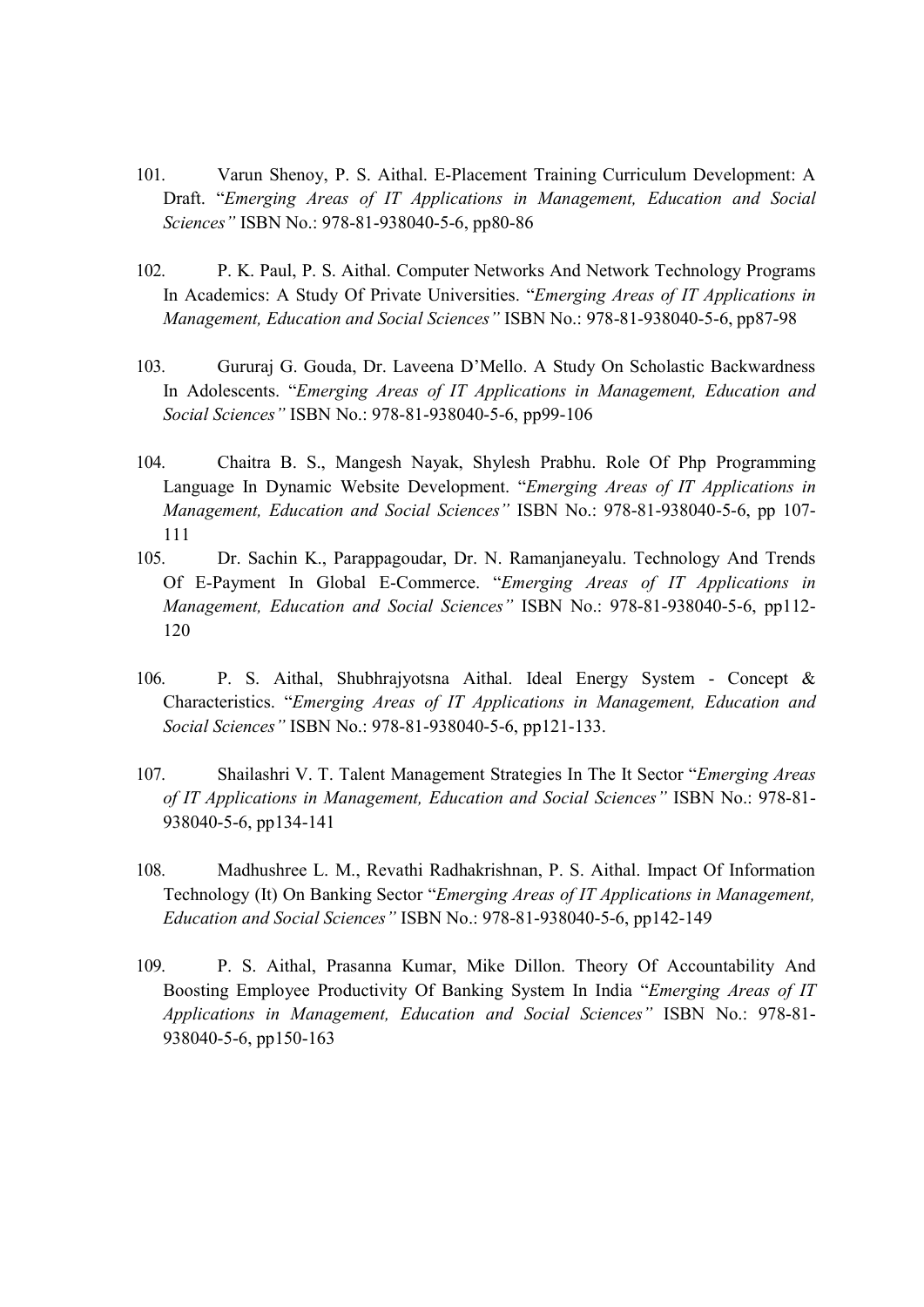- 110. Vaikunth Pai T. Optimization Of Dfa Based Pattern Matching In The Construction Of Lexical Analyzer "Emerging Areas of IT Applications in Management, Education and Social Sciences" ISBN No.: 978-81-938040-5-6, pp164-173
- 111. Sujaya H. Organic Agricultural Products: A Comparative Study Of India With Other Economy "Emerging Areas of IT Applications in Management, Education and Social Sciences" ISBN No.: 978-81-938040-5-6, pp174-186
- 112. D'Mello Laveena, Sandeep Hegde Study On Stress Management Among The Non-Technical Employees: A Case Study Of Arvind Motors Private Limited, Mangaluru "Emerging Areas of IT Applications in Management, Education and Social Sciences" ISBN No.: 978-81-938040-5-6, pp187-198
- 113. Supriya M. K. New Software Development Methodology For Student Of Java Programming Language "Emerging Areas of IT Applications in Management, Education and Social Sciences" ISBN No.: 978-81-938040-5-6, pp199-203
- 114. Shylesh S, Chaithra B. S., Mangesh Nayak. Indian Perspective: A Study On E-Learning "Emerging Areas of IT Applications in Management, Education and Social Sciences" ISBN No.: 978-81-938040-5-6, pp204-209
- 115. Pinto Vincent, D'Mello Laveena. Institutionalized Elderly Women-Issues & Concerns "Emerging Areas of IT Applications in Management, Education and Social Sciences" ISBN No.: 978-81-938040-5-6, pp210-217
- 116. Anumesh Kariappa. Social Media An Important Platform For Brand Engagement: Study On Facebook "Emerging Areas of IT Applications in Management, Education and Social Sciences" ISBN No.: 978-81-938040-5-6, pp218-225
- 117. Pradeep M. D. Critical Analysis On The Fundamental And Action Research Methods "Emerging Areas of IT Applications in Management, Education and Social Sciences" ISBN No.: 978-81-938040-5-6, pp226-232
- 118. Keerthan Raj, Dr. P. S. Aithal. Ict Impact On Bop Market In India "Emerging Areas of IT Applications in Management, Education and Social Sciences" ISBN No.: 978-81-938040-5-6, pp233-238.
- 119. Mangesh Nayak, Shylesh Prabhu, Chaitra Impact Of Augmented Reality Technology "Emerging Areas of IT Applications in Management, Education and Social Sciences" ISBN No.: 978-81-938040-5-6, pp239-244.